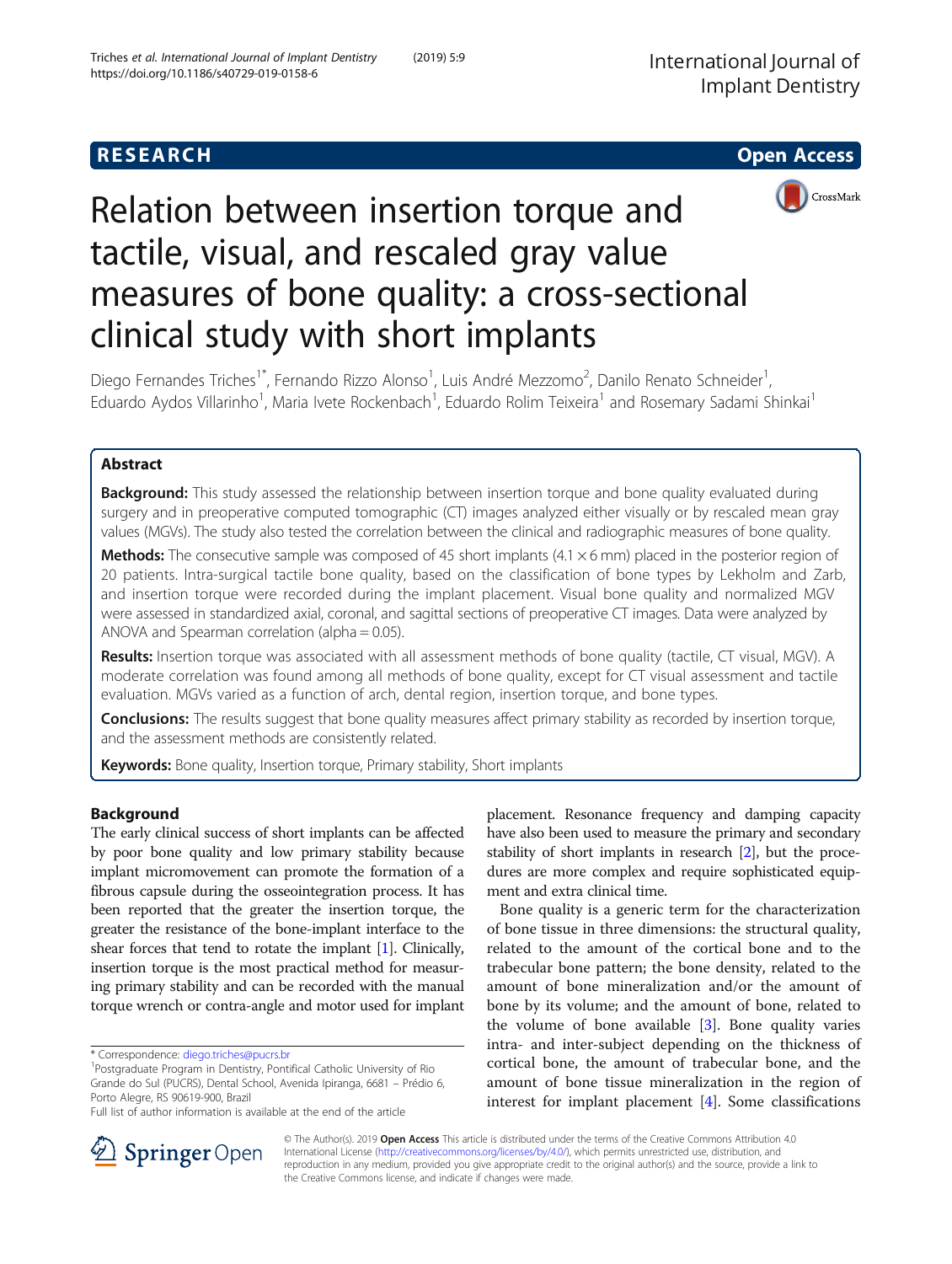of bone quality have considered cortical bone thickness and trabecular bone structure based on preoperative panoramic radiographs and tactile perception during exploratory drilling of the implant site; bone density based on the tactile sensation and Hounsfield units of computed tomography (CT) images; radiographic pattern of trabecular bone; and intra-surgical bone density and biopsy with histomorphometric evaluation [[5](#page-6-0)–[8](#page-6-0)]. However, most classifications of bone quality for routine clinical use still are not validated by using objective and subjective assessment methods.

Both multislice CT and cone beam CT are used for presurgical assessment of bone density and quality [\[4](#page-6-0)–[11](#page-6-0)]. There is a strong correlation between gray values in cone beam CT and Hounsfield units in multislice CT [\[4,](#page-6-0) [12](#page-7-0)–[14](#page-7-0)]. The visual inspection of CT sections avoids the superimposition of anatomical structures seen in radiographs; thus, the region of interest in trabecular bone can be evaluated without the interference of cortical bone. Positive associations of primary stability with bone density [\[15](#page-7-0)], bone volume [\[16](#page-7-0)], and thickness of the cortical bone [\[17](#page-7-0)] have been reported. If it were possible to accurately relate bone quality measures with primary implant stability, the surgical, prosthetic, and loading planning could be more precise and predictable.

Therefore, this study aimed at assessing the relationship between insertion torque and bone quality evaluated by intra-surgical tactile perception and in preoperative CT images analyzed either visually or by rescaled mean gray values. The association among the subjective and objective measures of bone quality also was tested. The null hypothesis is that there is no relation between insertion torque, visual, and rescaled gray values of the bone in this sample of short implants.

# **Methods**

This study reports cross-sectional, correlational data of a prospective clinical research project [[2\]](#page-6-0) approved by the university Institutional Review Board (10/05074). The research protocol followed the precepts of the Declaration of Helsinki and its amendments. All patients signed an informed consent form.

A consecutive, non-probabilistic sample consisted of 45 implants placed in 20 patients treated by experienced specialists in oral implantology in a private clinic setting. Inclusion criteria were adult patients in need for implantsupported single crowns in the posterior region of the maxilla and mandible and indication of 6-mm long implants, with 2 mm of safety margins for the mandibular canal, lingual cortex of submandibular fossa, and maxillary sinus. Patients were excluded according to the following criteria: previous osseointegration failure or pathologic lesions in the region of interest, use of bone graft or biomaterials, use of bisphosphonates, heavy smoking habit (up to 10

cigarettes/day), non-controlled diabetes, immunosuppression, local radiotherapy, active periodontal disease, poor oral hygiene, or use of removable prosthesis in the antagonist arch.

Clinical data were collected by means of anamnesis, physical examination, and preoperative CT images for surgical planning. Data on implant characteristics and insertion torque were collected at the surgery session.

# Surgical protocol and insertion torque measurement

A total of 45 Standard Plus Regular Neck SLActive® implants (Straumann AG, Basel, Switzerland), 6-mm long and 4.1-mm diameter, were installed in 20 patients. The non-submerged, one-stage surgical protocol was adopted.

Preoperative asepsis of the face and oral cavity was performed with 0.12% chlorhexidine. After local anesthesia with 4% articaine hydrochloride with adrenaline 1:100,000, an incision was made on the ridge crest with total detachment of the flap.

With a 16:1 counter-angle (KaVo Dental®, Biberach, Germany) coupled on an electric motor (Smart® Driller, Jaguaré, São Paulo, Brazil), at a rotation speed of 900 rpm, the surgical milling sequence (1.4-mm spherical drill, 2.3-mm spherical drill, 2.2-mm helical drill, 2.8-mm helical drill, and 3.5-mm helical drill) was performed, with no use of a countersink drill or bone tap. The implant was inserted to the limit between the treated surface of the threads and the smooth platform surface, by using the contra-angle with adapter, at a speed of 18 rpm  $(Fig. 1a)$  $(Fig. 1a)$  $(Fig. 1a)$ .

The insertion torque was measured using the manual torque wrench (Straumann Dental Implant System®, Waldenburg, Switzerland) (Fig. [1b](#page-2-0)), according to three categories:  $< 15$  N cm, 15 to 35 N cm, and  $> 35$  N cm. A healing cap was installed, and the suture was made with nylon 5-0 (Fig. [1c](#page-2-0)). The patients were prescribed with antibiotics (amoxicillin 500 mg, 8/8 h for 7 days), anti-inflammatory drugs (nimesulide 100 mg, 12/12 h for 4 days), and mouthwash with 0.12% chlorhexidine digluconate for 15 days. The sutures were removed after 1 week.

## Intra-surgical tactile evaluation of bone quality (bone types)

During the drilling for implant placement, the surgeon used his tactile perception to assess the bone ridge. The surgeon considered the thickness of the cortical layer and the resistance of the trabecular bone to categorize the bone into four types, based on the classification of Lekholm and Zarb [\[5](#page-6-0)]: type 1 (large homogeneous cortical bone and little trabecular bone), type 2 (thick cortical layer surrounding a dense trabecular bone), type 3 (thin cortical layer surrounding a dense trabecular bone), and type 4 (thin cortical layer surrounding a sparse trabecular bone). All surgeries were performed by the same previously trained surgical team.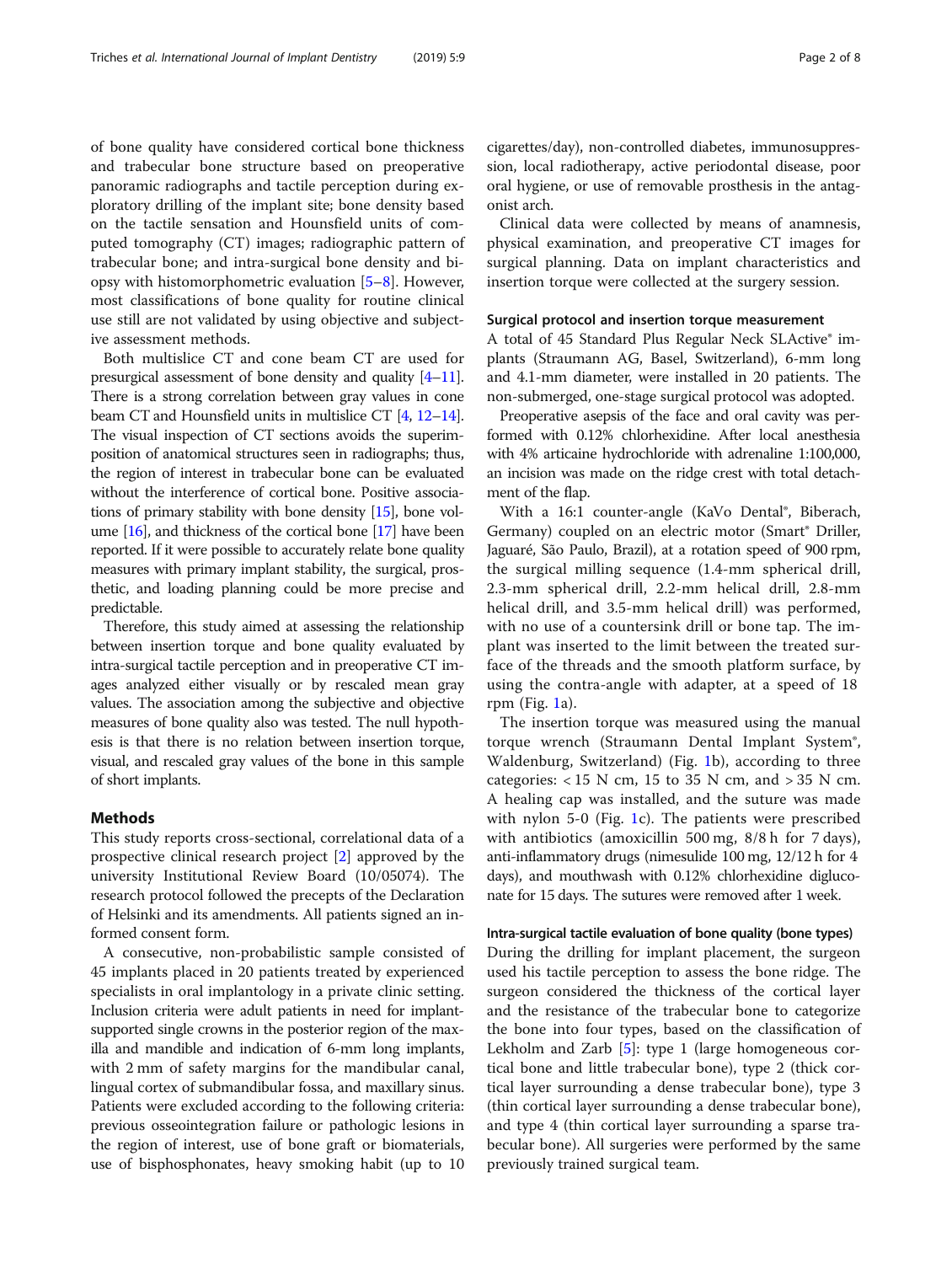<span id="page-2-0"></span>

## Preoperative computed tomography images

Preoperative diagnostic CT images were acquired in the Digital Imaging and Communications in Medicine (DICOM) protocol, and one single cone beam scanner (i-CAT, Imaging Sciences Intl, Hatfield, PA, USA) and one single multislice scanner (Elscint CT Twin II, Elscint Ltd., Haifa, Israel) were used in this study. The DICOM images were reconstructed with the ImageJ software (version 1.51; National Institute of Health, Bethesda, MD, USA) for bone quality evaluation of the regions of interest (ROIs).

A standardized digital periapical radiograph was obtained after suture removal and used to measure the distance from the actual implant center to the proximal side of the nearest tooth at bone level. Using this reference distance, the ROIs in the 1-mm thick CT slices were manually traced corresponding to the alveolar bone (cortical and trabecular bones) in the axial, coronal, and sagittal sections as follows (Fig. 2):

- Axial ROI: Using the reference implant location line, the ROI was defined as the alveolar bone area with a 6-mm width corresponding to 3 mm on each side of the future implant center, including the buccal and lingual cortical layers.
- Coronal ROI: Area defined by the outer border of the cortical bone with a 6-mm height and a line joining the buccal and lingual cortical layers.
- Sagittal ROI: A  $6 \times 6$  mm square was defined as the area corresponding to the implant plus 1 mm of the surrounding bone at the mesial and distal sides.

## Visual assessment of bone quality (bone types)

The visual evaluation of bone quality in the preoperative CT images was performed by a senior, calibrated, and experienced radiologist in CT, who was blind to the other measures of bone quality and insertion torque. After memorizing the ROIs traced in the axial, coronal, and sagittal CT sections, the boundary lines were removed to

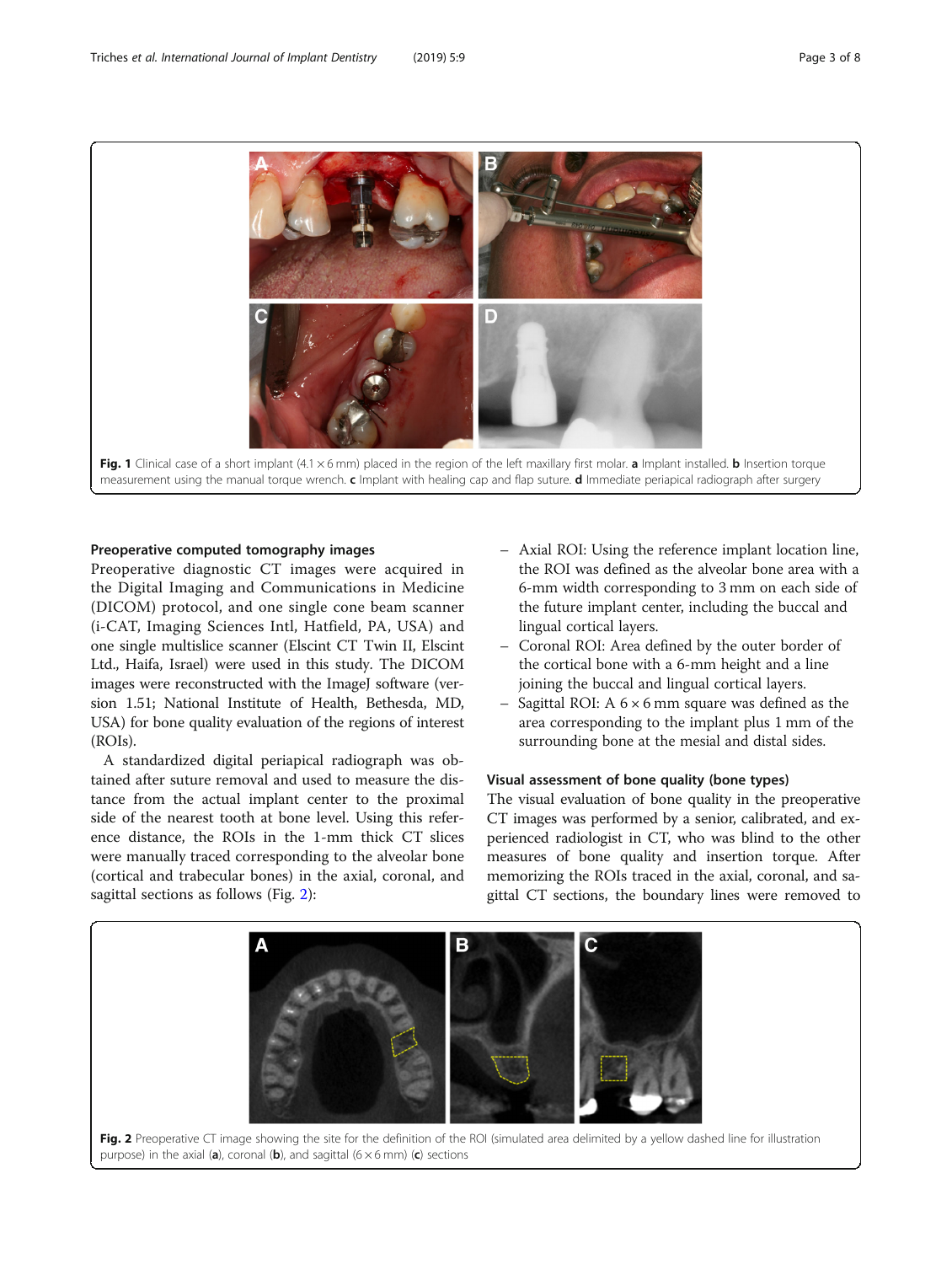avoid any interference during the visual assessment. The cortical bone was defined as a white and homogeneous outer layer of the alveolar ridge. The trabecular bone was defined as the structure between the two cortical layers. The examiner analyzed the images as many times as needed to categorize each implant site into bone types 1, 2, 3, or 4, according to the classification of Lekholm and Zarb [[5](#page-6-0)].

# Measurement of mean gray values

The DICOM files were imported to the ImageJ software, and the original axial stacks were used for CT image normalization in 32-bit [[18\]](#page-7-0). Two  $5 \times 5$  mm squares were delimitated for air and soft tissue in the same axial slice containing the ROI (cortical plus trabecular bones).

The original CT scans were rescaled applying the following formula:

$$
GV_n = -GV_{\text{air}} \times \frac{1000}{GV_{\text{st}}-GV_{\text{air}}}
$$

where  $-GV_{air}$  is the mean gray value for air and  $GV_{st}$  is the mean gray value for a central soft tissue square. This calibration was performed by subtracting the gray value for air and multiplying the result by the ratio of 1000 divided by the result of the gray value for soft tissue minus the gray value for air. As a result of this gray value transformation,  $GV_{air} = 0$  and  $GV_{st} = 1000$  for all CT images.

The mean gray value of each rescaled ROI was measured on the three orthogonal planes: axial, coronal, and sagittal, totaling three ROIs per implant site. The average of the rescaled gray values for the three ROIs was computed for each implant site.

#### Statistical analysis

Data were analyzed by descriptive and inferential statistics using the software XLSTAT version 2018 (Addinsoft SARL, New York, USA), and a two-tailed significance level of 0.05 was adopted. Spearman correlation coefficients were used to test the association among assessment methods of bone quality (intra-surgical tactile evaluation, CT visual assessment, mean gray values) and primary stability (insertion torque). One-way ANOVA followed by Tukey HSD was used to test the variation of mean gray values (average of ROIs) as a function of arch (maxilla, mandible), dental region (premolar, molar), insertion torque ( $< 15$  N cm, 15 to 35 N cm,  $> 35$  N cm), and bone types (1, 2, 3, 4) as classified by CT visual assessment and by intra-surgical tactile evaluation.

### Results

Descriptive statistics of the sample are shown in Table 1. For statistical analysis, some data were missing: one implant had mobility after surgery and was lost and four

Table 1 Descriptive statistics of the sample

| Variable             | Frequency | Mean | <b>SD</b> | 95% confidence interval |
|----------------------|-----------|------|-----------|-------------------------|
| Patient              | 20        |      |           |                         |
| Sex (female)         | 12        |      |           |                         |
| Age (years)          |           | 52   | 12        | $[46 - 58]$             |
| Implant per arch     |           |      |           |                         |
| Maxilla              | 22        |      |           |                         |
| Mandible             | 22        |      |           |                         |
| Implant per region   |           |      |           |                         |
| Premolar             | 10        |      |           |                         |
| Molar                | 34        |      |           |                         |
| Insertion torque     |           |      |           |                         |
| $<$ 15 N cm          | 17        |      |           |                         |
| 15 to 35 N cm        | 15        |      |           |                         |
| > 35 N cm            | 12        |      |           |                         |
| Tactile evaluation   |           |      |           |                         |
| Bone type 1          | 1         |      |           |                         |
| Bone type 2          | 8         |      |           |                         |
| Bone type 3          | 21        |      |           |                         |
| Bone type 4          | 14        |      |           |                         |
| CT visual evaluation |           |      |           |                         |
| Bone type 1          | 1         |      |           |                         |
| Bone type 2          | 5         |      |           |                         |
| Bone type 3          | 16        |      |           |                         |
| Bone type 4          | 11        |      |           |                         |
| CT mean gray values  |           |      |           |                         |
| ROI axial            |           | 1581 | 241       | $[1499 - 1664]$         |
| ROI coronal          |           | 1560 | 220       | $[1485 - 1636]$         |
| ROI sagittal         |           | 1373 | 205       | $[1303 - 1443]$         |
| Average of ROIs      |           | 1505 | 206       | $[1434 - 1576]$         |

CT scans, containing 11 ROIs, were not used for bone quality analysis due to technical problems. As only one case was categorized as bone type 1 by CT visual or by tactile evaluation, the corresponding mean gray values were excluded for the ANOVA tests. Shapiro-Wilk tests showed that the data on mean gray values for all three ROIs and average values followed normal distributions.

Table [2](#page-4-0) shows that insertion torque had significant correlation with all assessment methods of bone quality. A moderate association was found among all methods to assess bone quality, except for CT visual and intra-surgical tactile evaluation.

There was a significant difference in rescaled mean gray values (average) as a function of arch (mandible greater than maxilla), dental region (premolar greater than molar), insertion torque (greater in higher torque,  $> 35$  N cm, than in low torques,  $< 15$  N cm), and bone quality (type) as categorized by tactile evaluation (bone types 2 and 3 greater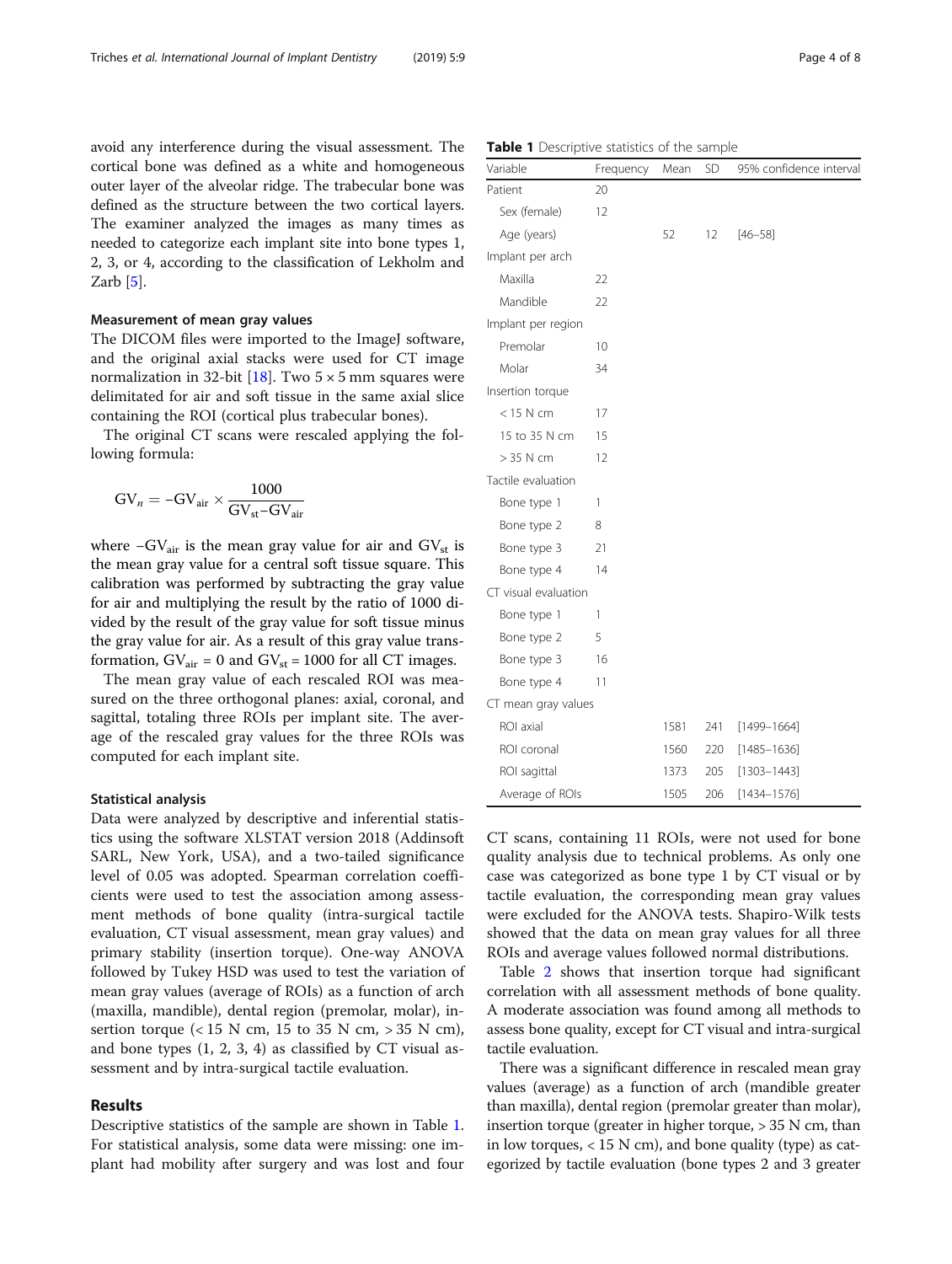<span id="page-4-0"></span>Table 2 Matrix of Spearman correlation coefficients and P values (in brackets) for the association among assessment methods of bone quality (intra-surgical tactile perception, preoperative CT visual evaluation, preoperative CT mean gray values (MGVs)) and primary stability (insertion torque)

| Variables    | Torque             | Tactile                  | $CT$ visual     | MGV avg                  | MGV axial          | MGV cor            | MGV_sag                  |
|--------------|--------------------|--------------------------|-----------------|--------------------------|--------------------|--------------------|--------------------------|
| Torque       |                    | $-0.770 \le 0.001$       | $-0.415(0.017)$ | $0.677 (< 0.001$ )       | 0.620 (< 0.001)    | 0.629 (< 0.001)    | 0.607 (< 0.001)          |
| Tactile      | $-0.770 \le 0.001$ | $\overline{\phantom{0}}$ | 0.342(0.052)    | $-0.670 (< 0.001)$       | $-0.643 (< 0.001)$ | $-0.697 (< 0.001)$ | $-0.469(0.006)$          |
| CT visual    | $-0.415(0.017)$    | 0.342(0.052)             | $\equiv$        | $-0.516(0.002)$          | $-0.518(0.002)$    | $-0.483(0.005)$    | $-0.421(0.015)$          |
| MGV_avg      | $0.677 (< 0.001$ ) | $-0.670 (< 0.001)$       | $-0.516(0.002)$ | $\overline{\phantom{m}}$ | 0.970 (< 0.001)    | $0.939 \le 0.001$  | 0.848 (< 0.001)          |
| MGV_axial    | $0.620 \le 0.001$  | $-0.643 (< 0.001)$       | $-0.518(0.002)$ | 0.970 (< 0.001)          |                    | $0.926 \le 0.001$  | 0.741 (< 0.001)          |
| MGV_coronal  | 0.629 (< 0.001)    | $-0.697 (< 0.001)$       | $-0.483(0.005)$ | 0.939 (< 0.001)          | $0.926 \le 0.001$  |                    | 0.671 (< 0.001)          |
| MGV_sagittal | 0.607 (< 0.001)    | $-0.469(0.006)$          | $-0.421(0.015)$ | 0.848 (< 0.001)          | $0.741 (< 0.001$ ) | 0.671 (< 0.001)    | $\overline{\phantom{m}}$ |

than type 4) and CT visual assessment (bone type 2 greater than types 3 and 4) (Table 3).

and average mean gray values, as well as for segmental mean gray values in the axial, coronal, and sagittal ROIs.

# **Discussion**

This study showed that low bone quality, as assessed by clinical and image methods, is related with low primary stability of 6-mm short implants placed at the posterior region of the maxilla and mandible. Higher insertion torque values were associated with better bone types and higher mean gray values in CT images. Insertion torque had a negative moderate association with bone type categorization by intra-surgical tactile evaluation and visual assessment of CT images. In addition, a positive moderate association was found between insertion torque

The present study assessed the variation in normalized mean gray values to evaluate the bone quality in preoperative CT images using the axial, coronal, and sagittal sections, and the average of the three ROIs. Several studies have investigated the potential clinical application of CBCT mean gray values, especially for bone density evaluation in comparison with various clinical bone parameters [[19](#page-7-0)–[27\]](#page-7-0). However, before using CBCT gray values for bone density estimations, a histogram calibration is needed.

One single cone beam scanner (i-CAT, Imaging Sciences Intl, Hatfield, PA, USA) and one single multislice scanner (Elscint CT Twin II, Elscint Ltd., Haifa, Israel) were used

Table 3 Comparison of CT mean gray values (average of the axial, coronal, and sagittal ROIs) as a function of arch, dental region, insertion torque, and bone types as classified by CT visual assessment and by intra-surgical tactile evaluation

| Variable             | $\overline{\phantom{0}}$<br>Mean <sup>a</sup> | Std error | 95% confidence interval | $P$ value (F; DF) |
|----------------------|-----------------------------------------------|-----------|-------------------------|-------------------|
| Arch                 |                                               |           |                         | < 0.001           |
| Maxilla              | 1358A                                         | 38.1      | $[1281 - 1436]$         | (27.974; 1)       |
| Mandible             | 1636B                                         | 36.1      | $[1563 - 1709]$         |                   |
| Dental region        |                                               |           |                         | 0.014             |
| Premolar             | 1661A                                         | 68.7      | $[1521 - 1800]$         | (6.641; 1)        |
| Molar                | 1460B                                         | 36.7      | $[1386 - 1535]$         |                   |
| Insertion torque     |                                               |           |                         | 0.002             |
| $<$ 15 N cm          | 1375A                                         | 49.5      | $[1274 - 1476]$         | (7.595; 2)        |
| 15 to 35 N cm        | 1510AB                                        | 49.5      | $[1409 - 1611]$         |                   |
| > 35 N cm            | 1667B                                         | 56.4      | $[1552 - 1782]$         |                   |
| Tactile evaluation   |                                               |           |                         | 0.001             |
| Bone type 2          | 1650A                                         | 60.0      | $[1528 - 1772]$         | (8.703; 2)        |
| Bone type 3          | 1537A                                         | 43.8      | $[1447 - 1626]$         |                   |
| Bone type 4          | 1341B                                         | 49.0      | $[1242 - 1441]$         |                   |
| CT visual evaluation |                                               |           |                         | 0.015             |
| Bone type 2          | 1742A                                         | 83.4      | $[1571 - 1912]$         | (4.828; 2)        |
| Bone type 3          | 1495B                                         | 46.6      | $[1399 - 1590]$         |                   |
| Bone type 4          | 1434B                                         | 56.2      | $[1318 - 1549]$         |                   |

<sup>a</sup>Means followed by distinct letters are statistically different at a significance level of 0.05 (one-way ANOVA and pairwise comparisons by Tukey HSD)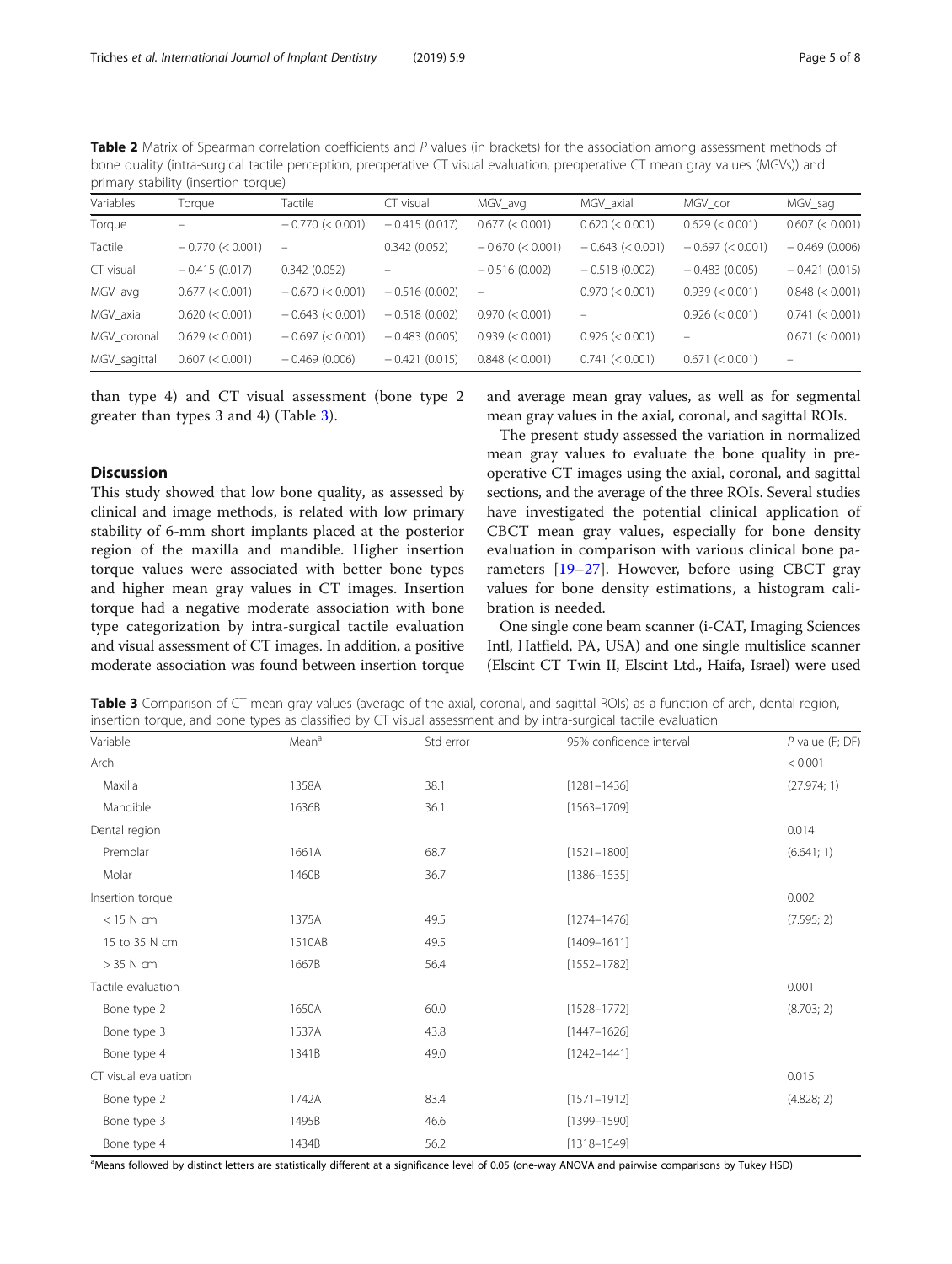in this study. Even though quantitative differences in absolute numbers might be expected using distinct imaging modalities, a clinical approach was established to clinically comparable values. Using rescaled gray values through a pseudo-Hounsfield scale, the small differences between them were minimized.

In addition to the known CBCT exposure factors that contribute to the deviation of gray values, e.g., noise, beam hardening, limited FOV, local tomography effect, and the position inside the FOV, the machines appear to have incorporated a "histogram shift" in their reconstruction algorithm. This implies that the gray values are distributed based on the contents of the scan. The contrast of each individual scan is optimized, but gray values differ between scans containing low- or high-density materials. The presence of high-density objects in the scan shifts the histogram, leading to lower gray values throughout the image [\[28\]](#page-7-0). Previous studies tried to correct the inconsistency and calibrate gray values along a Hounsfield unit or a density scale [\[13](#page-7-0), [28](#page-7-0)–[30\]](#page-7-0).

In this study, low- and medium-density values (air and a central FOV soft tissue) were used as reference calibration points for image normalization. The use of a reference object in the FOV containing at least two materials of known density could allow for a calibration similar to the use of reference phantoms in quantitative CT, rather than the "standard" automatic normalization function available in image analysis software that uses the lowest and highest gray values as calibration points. Although some differences in the rescaled values still exist because of differences in kilovoltage and filtration, they do provide a more meaningful result than the original gray values. Thus, rescaling might allow the comparison of densities from different patients, which would otherwise not be possible.

The average mean gray values were higher in the mandible than in the maxilla, like previously reported by González-Garcia and Monje [\[31](#page-7-0)], and premolar region and molar region, respectively, indicating anatomical differences for bone density. In comparison with insertion torque, the average mean gray values were different between the extreme categories of  $<$  15 N cm and  $>$  35 N cm, but not with the intermediate insertion torque. Although

there was a consistent numerical decrease in absolute values, mean gray values were only statistically different for bone type 4 as classified by the subjective intra-surgical tactile evaluation. Bone types 2 and 3 were not discriminatory, which suggests inter-variability in these categories. One possible explanation is that the classification of bone quality was firstly determined by the tactile perception of the cortical bone thickness during the surgical perforation. A thick cortical layer would categorize the bone into types 1 or 2 according to the widely used classification by Lekholm and Zarb [\[5\]](#page-6-0), even if the trabecular bone was not dense. One possible missing category would be a bone type with thick cortical layer and sparse trabecular bone, which could have intermediate characteristics and behavior between the types of thick and thin cortical bones (Fig. 3). This may be particularly important for short implants because the ROI, to determine the mean gray values and surgical perforation, had 6 mm in depth. Thus, the presence of a less-dense trabecular bone in some of the sites classified as bone type 2 may possibly have decreased the mean gray values. Fuster-Torres et al. [[23](#page-7-0)] found significant differences between the maxilla and the mandible in mean bone density using Hounsfield unit (HU) in CBCT, with a mean torque insertion of  $42.4 - 4$  N cm, with no differences for insertion torque (IT) between the posterior maxilla and mandibular implants, with very low bone density vs IT correlation coefficients. This could be related to the gray values (GV) inconsistency without GV calibration and using HU in CBCT. Comparisons between the present study and Fuster-Torres et al.'s study are not possible due to several method differences, including the use of HU in CBCT and different implant geometry, which alone is not adequate.

The present study also used the same preoperative CT images for visual evaluation of bone quality at the exact implant site, using the axial, coronal, and sagittal sections in a standardized procedure. There was a fairly moderate correlation between CT visual assessment and mean gray values, but no statistical difference was found in average mean gray values between the visual classification of bone types 3 and 4. One likely explanation is that the visual assessment is highly subjective to analyze bone structure and density in contrast to the objective quantification of minor changes in gray values invisible to the naked eye of

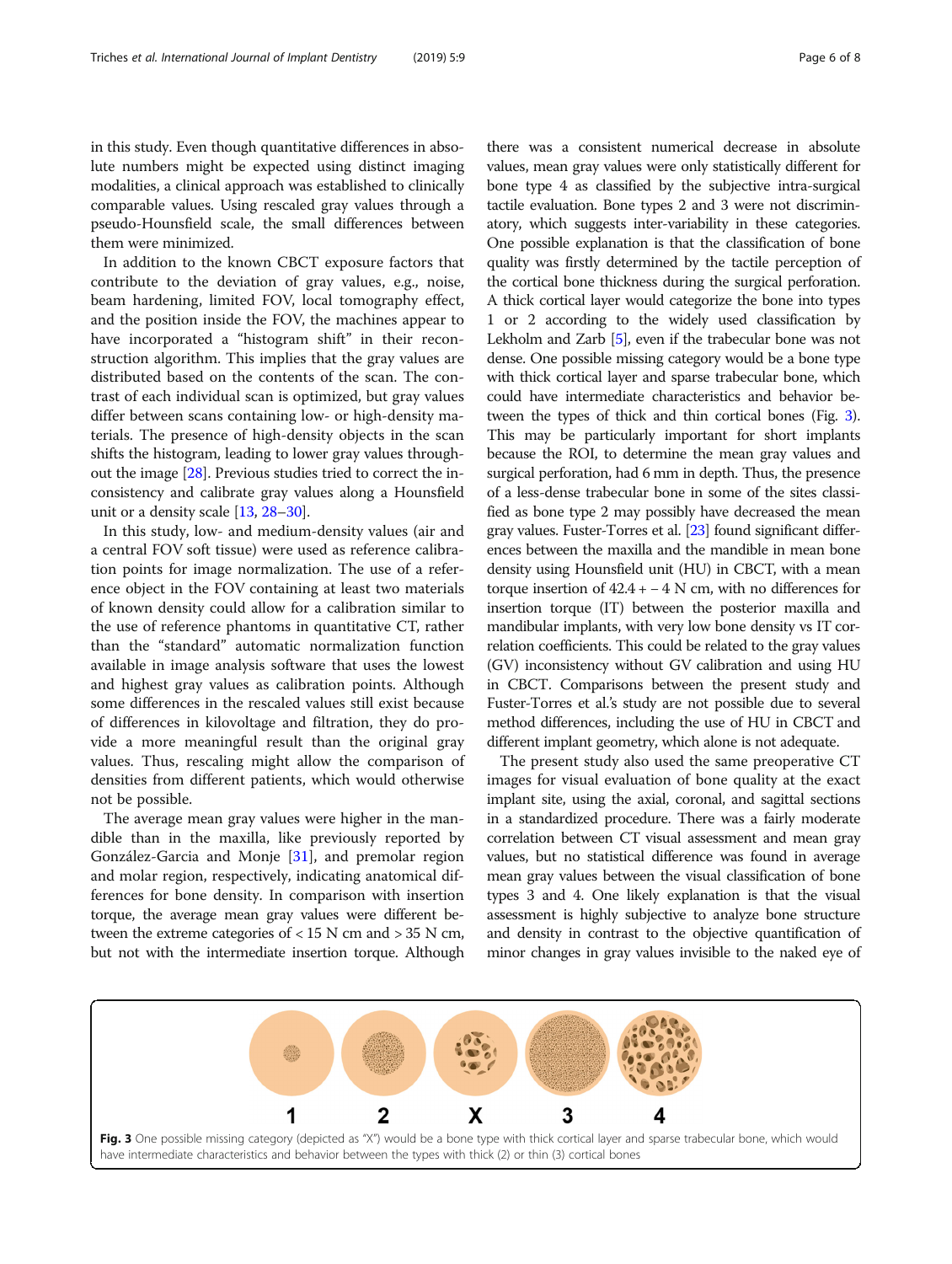<span id="page-6-0"></span>the most experienced imaging specialist. The preoperative identification of bone type 4 implies greater surgical care and a certain risk for the prosthetic treatment. In these cases, possible clinical procedures include sub-drilling and bicortical anchoring, submerged, two-stage protocol, avoiding immediate or early loading, and using implants with surface treatment.

One limitation of the present study is the restriction to a single implant system and measurements and the relative small sample size, which decreased the power of analysis within the subgroups of bone types, although statistically significant results were found. Nevertheless, this study introduces a standardized method to assess bone quality in the exact implant site, using pre-surgical CT images in the axial, coronal, and sagittal sections. Further research is warranted to test the assessment methods in larger and diverse samples and to develop other three-dimensional analytical protocols in preoperative CT images for a possible "virtual biopsy" of the implant site.

# Conclusions

In summary, within the conditions and limitations of this study, the results suggest that bone quality has a significant effect on the primary stability of short implants as measured by insertion torque. Insertion torque had significant correlation with all assessment methods of bone quality. For preoperative CT evaluation of bone quality, mean gray values (optical density) had stronger association with insertion torque than subjective visual assessment. Therefore, preoperative quantification of bone quality with good correlation with surgery outcome measures could save clinical time and improve implant treatment planning.

#### Abbreviations

CBCT: Cone beam computed tomography; CT: Computed tomographic; DICOM: Digital Imaging and Communications in Medicine; FOV: Field of view; MGVs: Mean gray values; ROI: Region of interest

#### Acknowledgements

The authors would like to thank Professor Helena de Oliveira and Dr. Geisa Medeiros for their early assistance with CT software.

#### Funding

The work was supported by a research grant from Coordination for the Improvement of Higher Education Personnel (CAPES, Brazil; PNPD grant), the National Counsel of Technological and Scientific Development (CNPq, Brazil; Universal grant), and the International Team for Implantology (ITI, Switzerland; grant 688\_2010).

#### Availability of data and materials

The data will not be deposited in a public repository because of the institutional requirements and policies of research data confidentiality. Selected anonymized data are available upon individual request.

#### Authors' contributions

All authors (1) made substantial contributions to the conception and/or design of the work or the acquisition, analysis, or interpretation of data for the work; (2) drafted the paper or revised it critically; (3) approved the final version of this manuscript; and (4) agreed to be accountable for all aspects of the work. Categories of authors' contribution are as follows: concept/

#### Ethics approval and consent to participate

This study was conducted in accordance with the tenets of the Declaration of Helsinki, and all procedures involving human subjects were approved by the ethics committee of the Pontifical Catholic University of Rio Grande do Sul/ UBEA (ethical approval letter OF.CEP-772/10; research protocol CEP 10/05074).

#### Consent for publication

Written informed consent was obtained from all study participants.

#### Competing interests

Diego Fernandes Triches, Fernando Rizzo Alonso, Luis André Mezzomo, Danilo Renato Schneider, Eduardo Aydos Villarinho, Maria Ivete Rockenbach, Eduardo Rolim Teixeira, and Rosemary Sadami Shinkai declare that they have no competing interests.

#### Publisher's Note

Springer Nature remains neutral with regard to jurisdictional claims in published maps and institutional affiliations.

#### Author details

<sup>1</sup>Postgraduate Program in Dentistry, Pontifical Catholic University of Rio Grande do Sul (PUCRS), Dental School, Avenida Ipiranga, 6681 – Prédio 6, Porto Alegre, RS 90619-900, Brazil. <sup>2</sup>Postgraduate Program in Dentistry, Federal University of Santa Catarina (UFSC), Florianópolis, Brazil.

# Received: 7 October 2018 Accepted: 6 January 2019 Published online: 11 February 2019

#### References

- 1. Degidi M, Daprile G, Piattelli A. Determination of primary stability: a comparison of the surgeon's perception and objective measurements. Int J Oral Maxillofac Implants. 2010;25:558–61.
- 2. Alonso FR, Triches DF, Mezzomo LAM, Teixeira ER, Shinkai RSA. Primary and secondary stability of single short implants. J Craniofac Surg. 2018. <https://doi.org/10.1097/SCS.0000000000004567>.
- 3. Ribeiro-Rotta RF, Lindh C, Pereira AC, Rohlin M. Ambiguity in bone tissue characteristics as presented in studies on dental implant planning and placement: a systematic review. Clin Oral Implants Res. 2011;22:789–801.
- 4. Valiyaparambil JV, Yamany I, Ortiz D, Shafer DM, Pendrys D, Freilich M, et al. Bone quality evaluation: comparison of cone beam computed tomography and subjective surgical assessment. Int J Oral Maxillofac Implants. 2012;27: 1271–7.
- 5. Lekholm U, Zarb GA. Patient selection and preparation. In: Branemark PI, Zarb GA, Albektsson T, editors. Tissue integrated prostheses: osseointegration in clinical dentistry. Chicago: Quintessence; 1985. p. 199–209.
- 6. Misch CE. Density of bone: effect on treatment plans, surgical approach, healing, and progressive boen loading. Int J Oral Implantol. 1990;6:23–31.
- 7. Lindh C, Petersson A, Rohlin M. Assessment of the trabecular pattern before endosseous implant treatment: diagnostic outcome of periapical radiography in the mandible. Oral Surg Oral Med Oral Pathol Oral Radiol Endod. 1996;82:335–43.
- 8. Trisi P, Rao W. Bone classification: clinical histomorphometric comparison. Clin Oral Implants Res. 1999;10:1–7.
- 9. Turkyilmaz I, Ozan O, Yilmaz B, Ersoy AE. Determination of bone quality of 372 implant recipient sites using Hounsfield unit from computerized tomography: a clinical study. Clin Implant Dent Relat Res. 2008;10:238–44.
- 10. Isoda K, Ayukawa Y, Tsukiyama Y, Sogo M, Matsushita Y, Koyano K. Relationship between the bone density estimated by cone-beam computed tomography and the primary stability of dental implants. Clin Oral Implants Res. 2012;23:832–6.
- 11. Arisan V, Karabuda ZC, Avsever H, Özdemir T. Conventional multi-slice computed tomography (CT) and cone-beam CT (CBCT) for computerassisted implant placement. Part I: relationship of radiographic gray density and implant stability. Clin Implant Dent Relat Res. 2013;15:893–906. [https://doi.org/10.1111/j.1708-8208.2011.00436.x.](https://doi.org/10.1111/j.1708-8208.2011.00436.x)